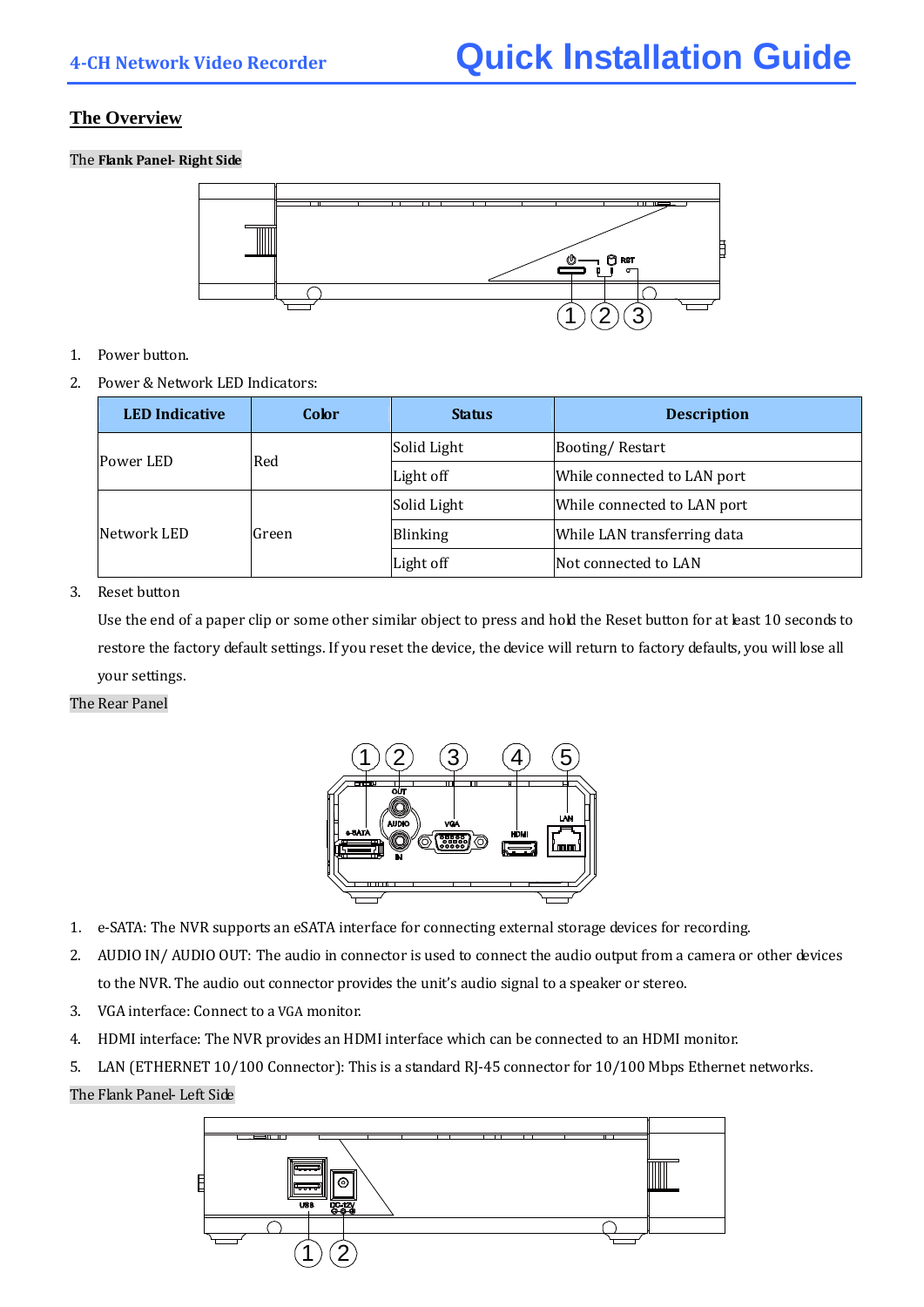- 1. USB 2.0 Host x2: Supports mouse, flas h disk, or HDD with external power.
- 2. DC Input: DC12V/ 3.0A (AC Adapter).

#### **Note**

Q: Can I use an external USB drive for recording?

A: An external USB drive can't be used for recording, but for back up, transferring important videos out from the internal hard drive.

## **Hard Disk Installation**

Before installing a hard disk drive (HDD), please make sure the power is disconnected from the NVR. A factory recommended HDD should be used for this installation.

Tools Required: Screwdriver.





## **Hardware Installation**

Please follow the instructions below to set up the system.

Connecting Devices to the Rear Panel

- 1. Connect the main monitor to the Main Monitor via VGA port or HDMI connector.
- 2. Connect one or more cameras to the LAN.

Connecting a mouse

3. Connect a mouse to the USB port at the rear panel.

## **Basic Operations**

### Power on

Connect the power supply then press the power button on the right side of the NVR.

### Login the System

After the program is started, a pop‐up window will appear to verify user account. Enter

the default username and password. In the Log on dialog, select 'admin' and input the default password '9999'.